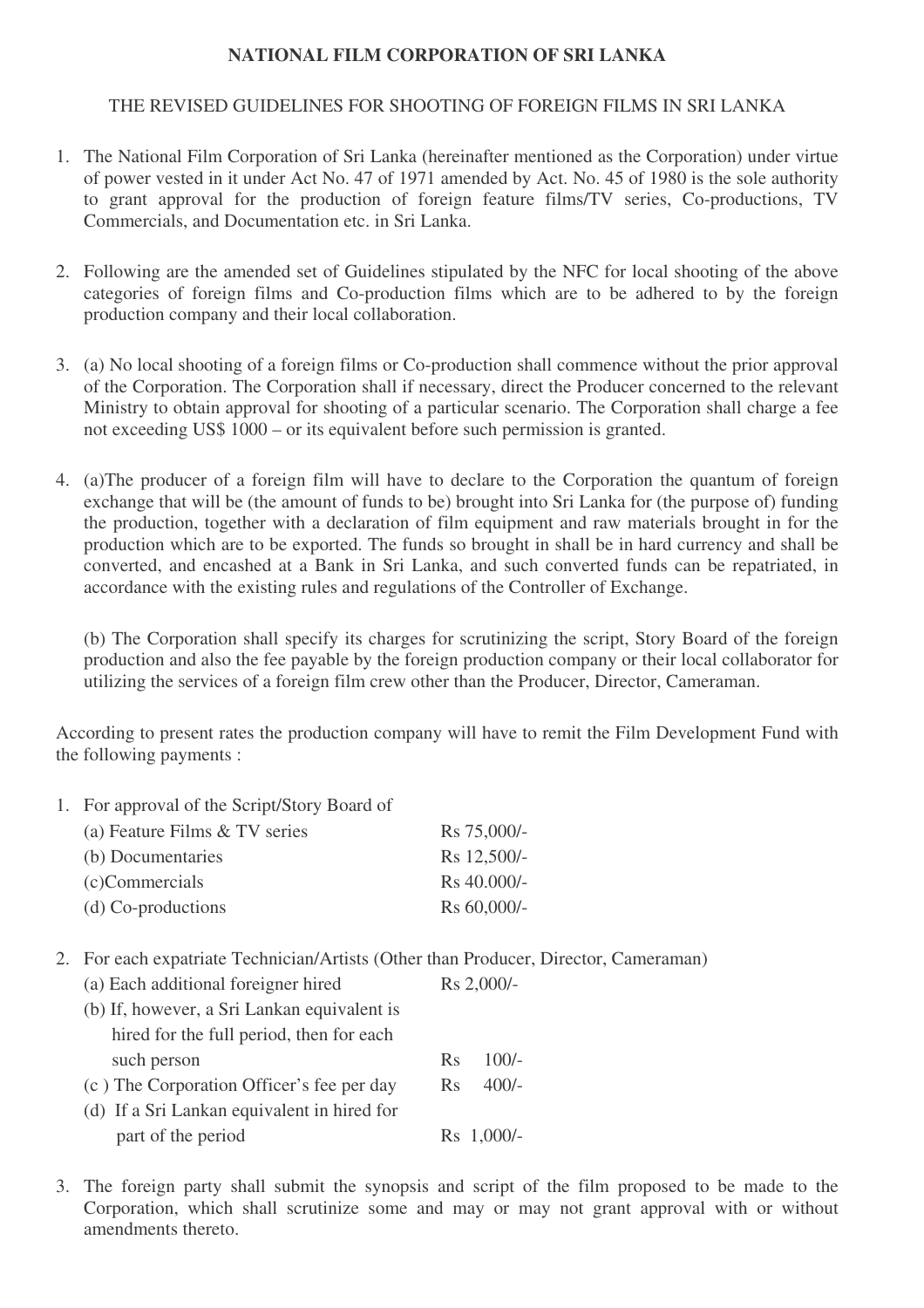4. Where the location is a cultural or religious site no filming shall be done unless a representative of the Department of Archeology and/or the CENTRAL fund is present at the time of filming.

Similarly prior permission of Director Wild Life and Director Zoological Gardens, as the case may be, obtained in case of filming in wild life areas or National Zoological Gardens.

To carry out shooting of films in the Colombo and Kandy sites prior permission of Deputy Inspector General of Police of the range should be obtained.

- 5. The foreign producer or his local Agent shall intimate to the Corporation the foreign exchange component to be brought in to the country for the production of the film and submit a certificate to that effect, giving the name of the Bank to which the money has been credited. The Corporation shall determine whether this is an adequate amount to finance the production and shall inform the Exchange Controller. The local Agent shall comply with these formalities.
- 6. The foreign producer or his local Agent shall inform the Corporation of the names and professional capacities of the film Technicians and Artists whose services are to be utilized for the production of the film. The fees that are to be paid to them too shall be intimated to the Corporation. They should be insured for a minimum of Rs 100,000/- against any accident during production.
- 7. An officer will be appointed by the National Film Corporation to accompany the film crew to the sites, whose services, the producer is bound to accept till the production is completed. The expenditure in this regard will have to be borne by the Production Company.

In case of co-productions the local producer will be responsible for content of the production and adhered to the conditions stipulated.

- 8. After the film has been produced, the foreign party shall not release it for public screening unless the completed film is shown either to an authorized officer of the Corporation, for where it is completed abroad, to the Sri Lanka Embassy of that country, and a certificate obtained and forwarded to the Corporation of its suitability for public release.
- 9. The Corporation approving a script for production of a film does not indicate that they are bound for distribution of the film.
- 10. In case of Co-productions, at least 50% of the total number of Technicians and Artists employed should be Sri Lankans. Otherwise it will not be considered as a co-production but will be treated only as a foreign production. Exhibition of Sinhala dubbed prints shall be allowed only in the case of co-productions which fulfill the above requirements. Therefore when applying for release of Sinhala version prints the copies of agreements entered into with local Technicians and Artists should be handed over to the Corporation for inspection.
- 11. If the film is a co-production with Sri Lanka, the proceeds of the sale of film should be declared and be paid in Sri Lanka currency in which, such sale is negotiated.
- 12. This facility is promoted under Part 1 Section 4(d) (e) of the National Film Corporation Act No. 47 of 1971. As amended by Act. No. 45 of 1980.